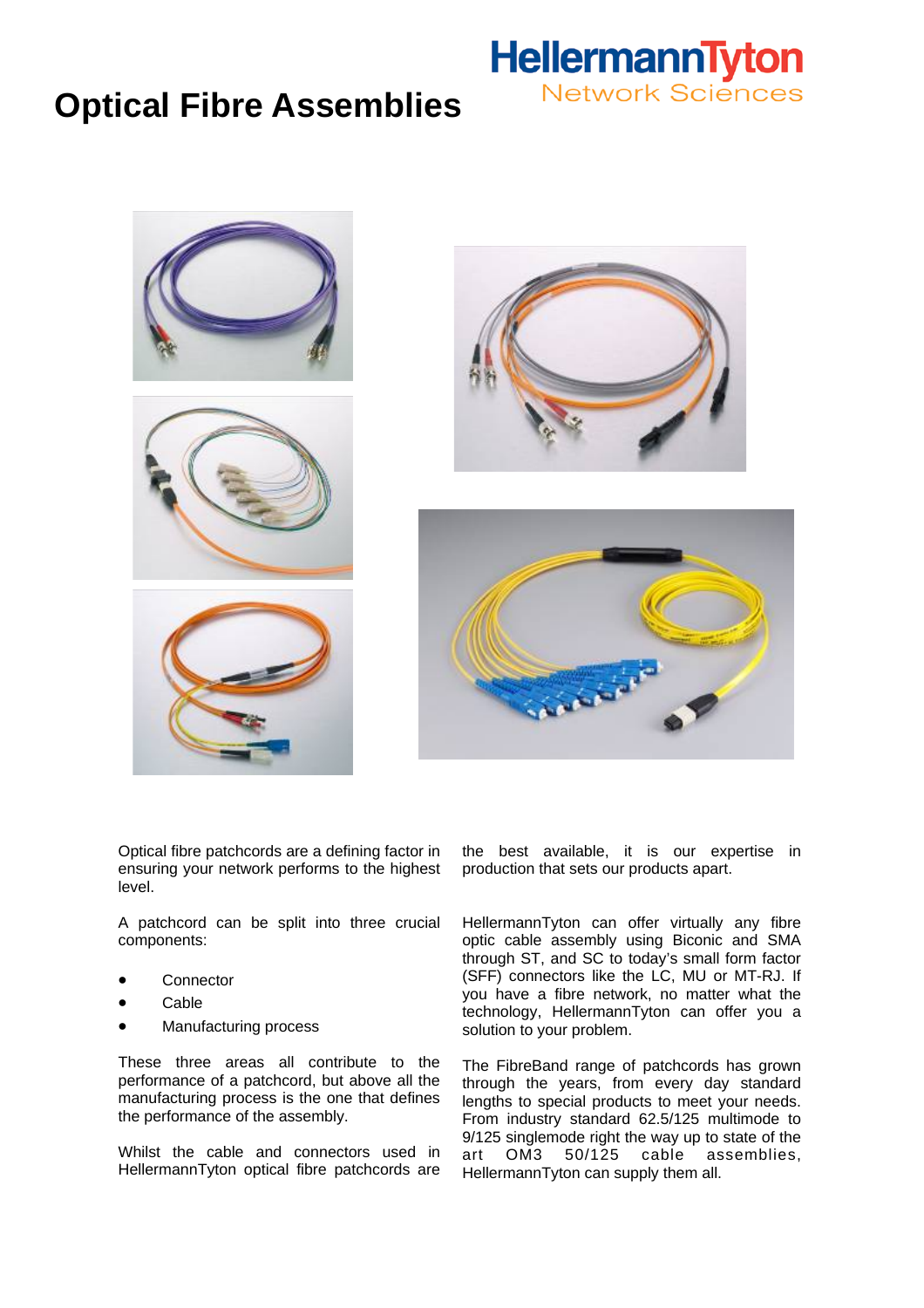## **Multimode Duplex Optical Fibre Assemblies**

## HellermannTyton **Network Sciences**



SC – SC Multimode Duplex 3mm Yellow Cable, Beige connector Black and Red boots 0.5—10m



ST – ST Multimode Duplex 3mm Yellow Cable, Metal connector Black and Red boots 0.5—10m



MT-RJ – MT-RJ Multimode **Duplex** Mini Zip Grey Cable, Black connector Black boots 0.5—10m



LC – LC Multimode Duplex 2mm Orange Cable, Beige connector White boots 0.5—10m



FC – FC OM3 Multimode Duplex 3mm Purple Cable, Metal connector Black boots 0.5—10m



MT-RJ — MT-RJ OM3 Multimode Duplex Mini Zip Purple Cable, Black connector Black boot 0.5—10m



SC – SC OM3 Multimode Duplex 3mm Purple Cable, Beige connector Beige boots 0.5—10m



ST – ST OM3 Multimode Duplex 3mm Purple Cable, Metal connector Black and Red boots 0.5—10m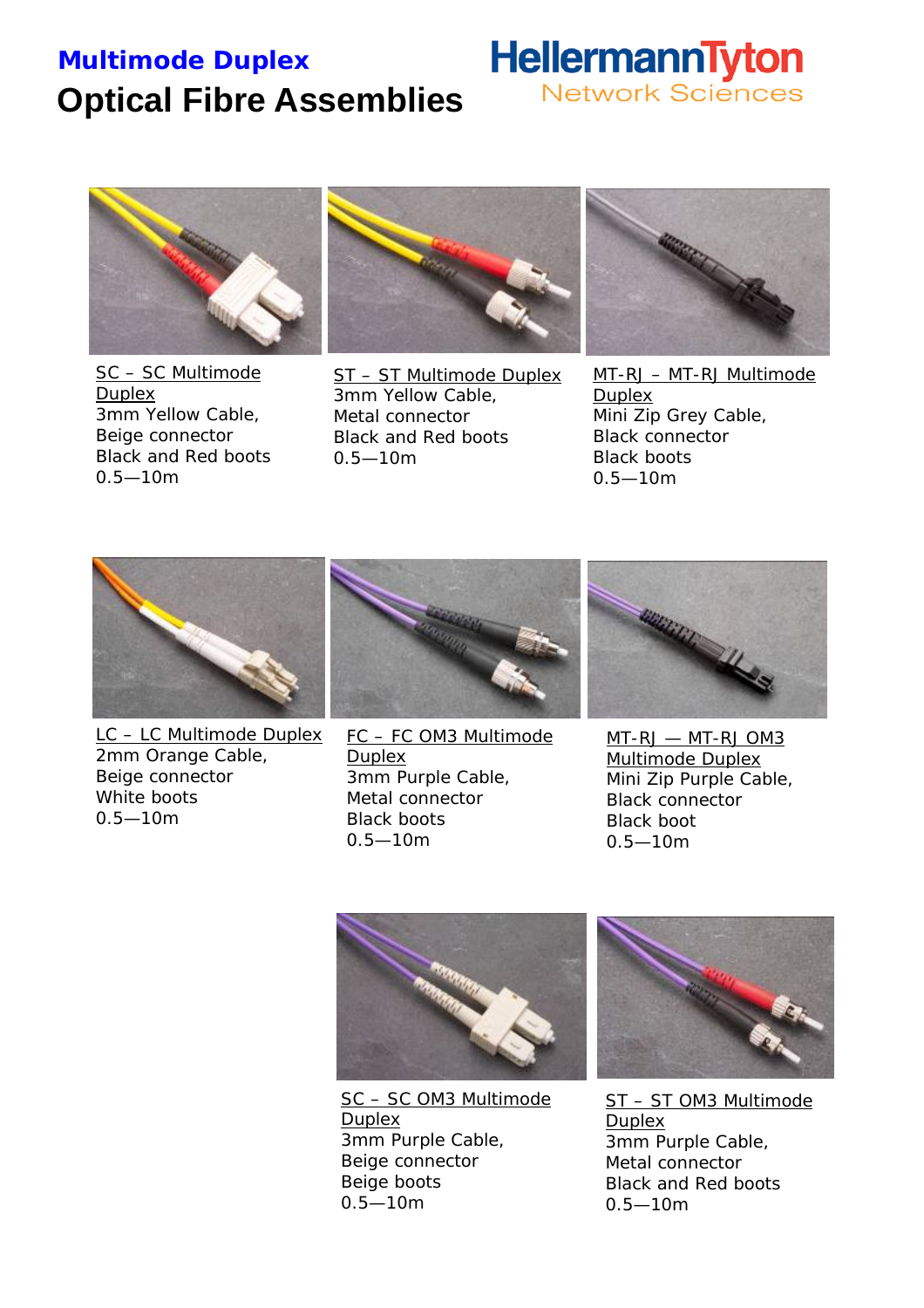### **Singlemode Duplex**

# **Optical Fibre Assemblies**





SC – SC Singlemode Duplex 3mm Yellow Cable, Blue connector Blue boots 0.5—10m

SC – SC APC Singlemode Duplex 3mm Yellow Cable, Green connector Green boots 0.5—10m



ST– ST Singlemode **Duplex** 3mm Yellow Cable, Metal connector Red & Blue boots 0.5—10m



LC– LC Singlemode **Duplex** 2mm Yellow Cable, Blue connector White boots 0.5—10m



FC– FC Singlemode **Duplex** 3mm yellow Cable, Metal connector Blue boots 0.5—10m



FC– FC APC Singlemode Duplex 3mm yellow Cable, Metal connector Black boots 0.5—10m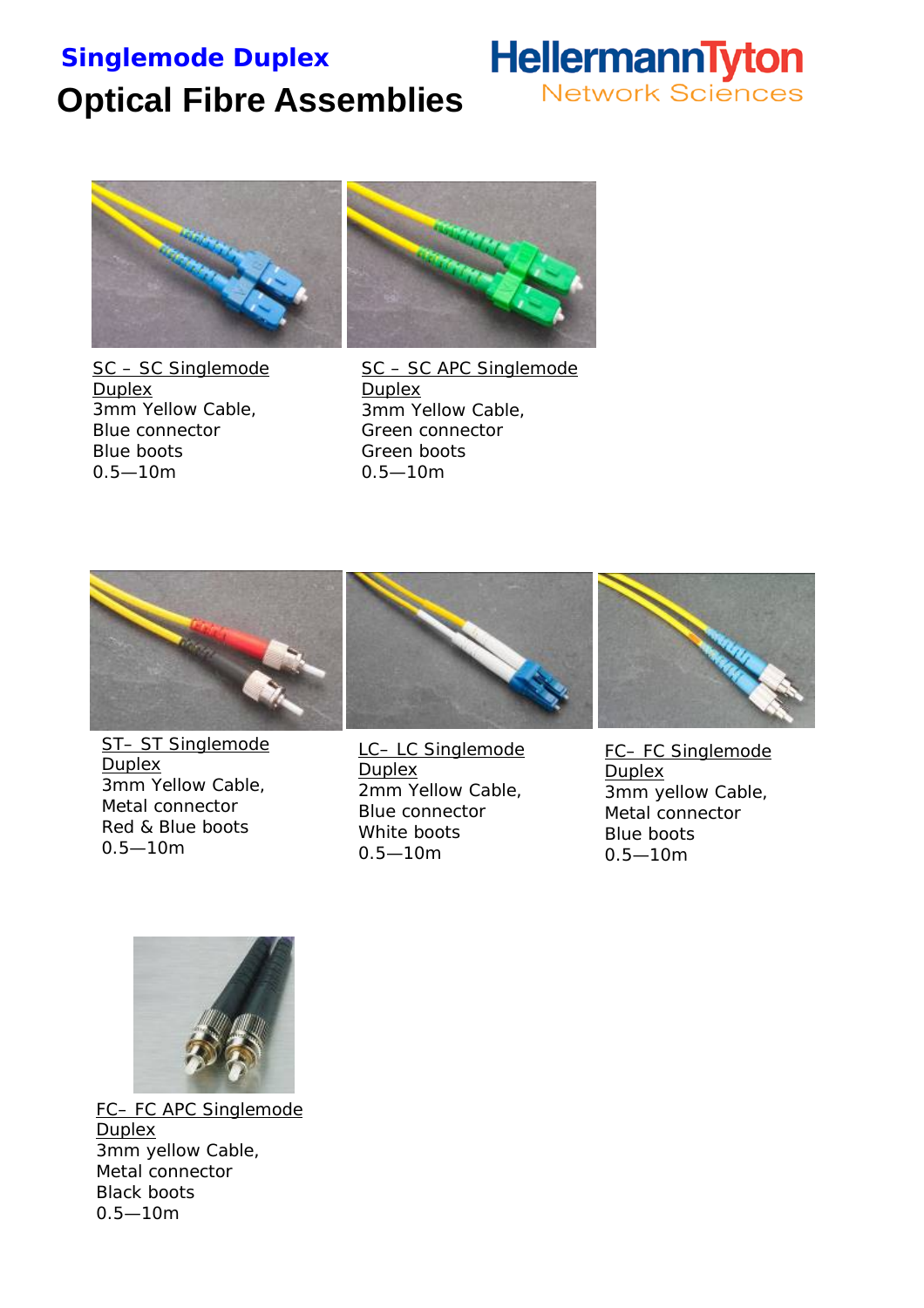# **Optical Fibre Assemblies**



### **Singlemode Simplex**



FC – FC APC Singlemode Simplex 3mm Yellow Cable, Metal connector Blue boot 0.5—10m



SC – SC APC Singlemode Simplex 3mm Yellow Cable, Green connector Green boot 0.5—10m



LC – LC APC Singlemode **Simplex** 2mm Yellow Cable, Blue connector White boot 0.5—10m



FC – FC APC Singlemode Simplex 3mm Yellow Cable, Metal connector Green boot 0.5—10m



FC Singlemode Pigtail 900µm White Cable, Metal connector Blue boot 1.5m



SC Singlemode Pigtail 900µm White Cable, Blue connector Blue boot 1.5m

### **Multimode Pigtails**



ST Multimode Pigtail 900µm White Cable, Metal connector Black boot 1m



SC Multimode Pigtail 900µm White Cable, Beige connector White boot 1m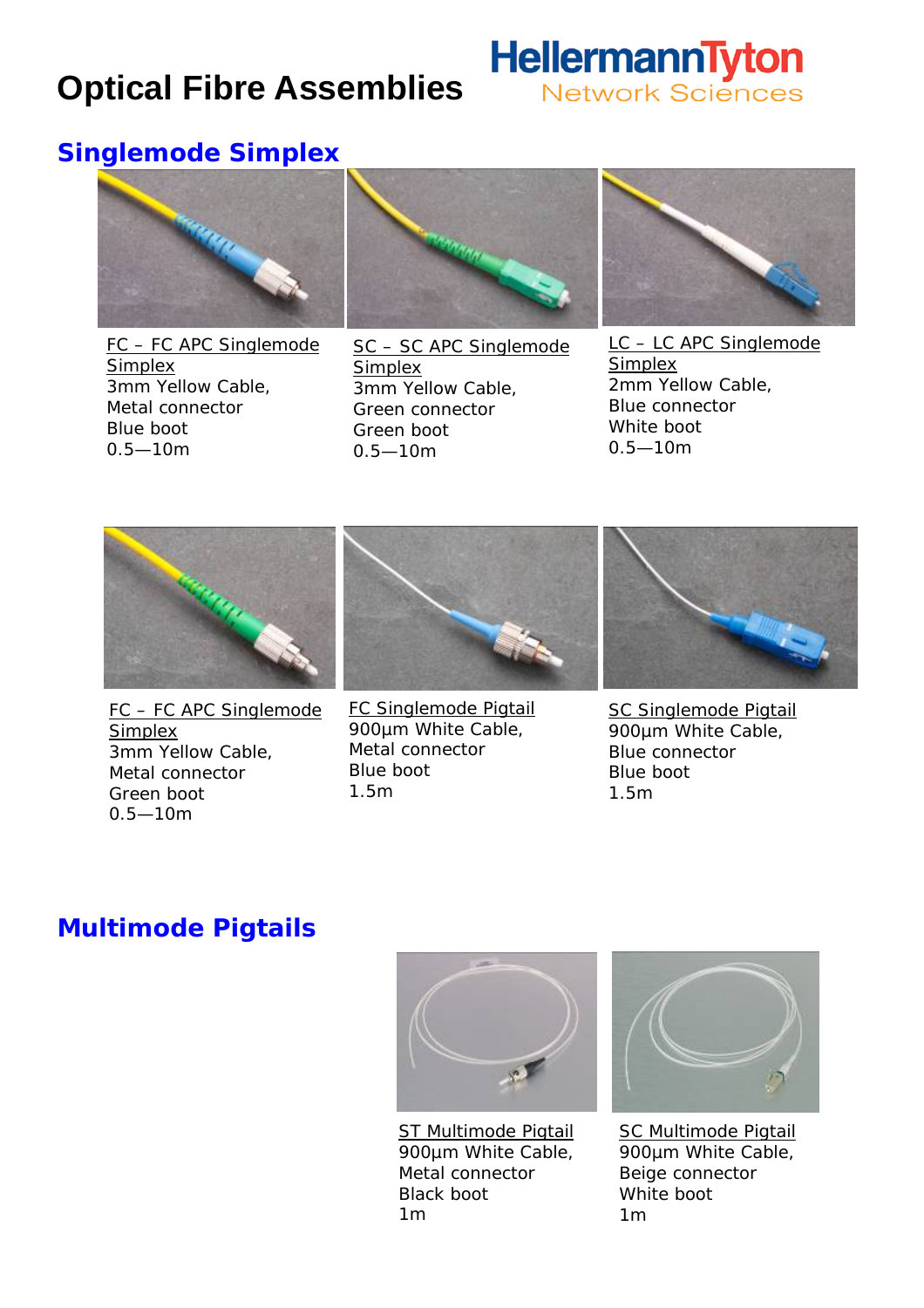## **Optical Fibre Assemblies**

#### **Description**

The HellermannTyton optical fibre patchcords are manufactured using the best quality components. The connectors and the cable exceeds all areas of the standards required for the assembly being produced.

Non-standard cables can be made to your own exacting standards in our ISO 9001 UK production facility. This encompasses all of the essential tools to ensure the products not only meet but also exceed the requirements laid down in IEC international standards for fibre optic terminations.

#### **Optical Performance (Multimode)**

Insertion loss: Max. 0.5 dB Typical 0.35 dB

#### **Optical Performance (Singlemode)**

Insertion loss: Max. 0.3 dB Typical 0.2 dB

Return Loss: UPC better than 50dB APC better than 60dB

**Optical Performance (MT-RJ)**  Insertion loss: Max. 0.7 dB Typical 0.5 dB

(IEC 874-1 method)

#### **Temperature Cycling**  (61300-2-18)  $-40$  to  $+75$ °C, 40 cycles

=0.2dB Change

#### **High Temperature:**  (61300-2-18) 70°C for 96 hours < 0.4dB Change

**Damp Heat:**  (61300-2-19) 40°C at 93% RH, 96 hours < 0.4dB Change

#### **Connectors**

Types: FC, FC/APC, ST, SC, SC/APC, MT-RJ, MU, E2000

Mechanical Length: 1 to  $10m \pm 10mm$ 

(Other lengths available to order)

Split Length (Duplex): 150 ± 5mm

| Sheath colour: | 62.5/125 | Yellow |
|----------------|----------|--------|
|                | 50/125   | Orange |
|                | 09/125   | Yellow |

#### **Intermateability**

Optically and mechanically compatible with all equivalent connectors. Compliant with IEC 874-14.

#### **Product Packaging**

Each patchcord is packaged individually and individually identified for traceability, test certification is supplied for each assembly.

#### **Vibration (Mated Pair):**

(61300-2-1) 10-55 Hz, 1.5mm P to P < 0.2dB Change

#### **Mating Durability:**

(61300-2-2) 500 mating cycles Clean every 25 < 0.2 dB Change

#### **Operating Temperature**

 $-40^{\circ}$ C to  $+85^{\circ}$ C

### **Ordering Information**

To order optical fibre assemblies the HellermannTyton part number follows the







ertificate No. EMS 504454

HellermannTyton Data Ltd Salthouse Road Cornwell Business Park Brackmills Northampton NN4 7EX Tel +44 (0)1604 707420 Fax +44 (0)1604 705454 Email: sales@htdata.co.uk Home Page: http://www.htdata.co.uk



Other connectors available on

MT-RJ is only available in MiniZip.

Singlemode cable only available in

Other lengths available on request.

request. 2

yellow.

3

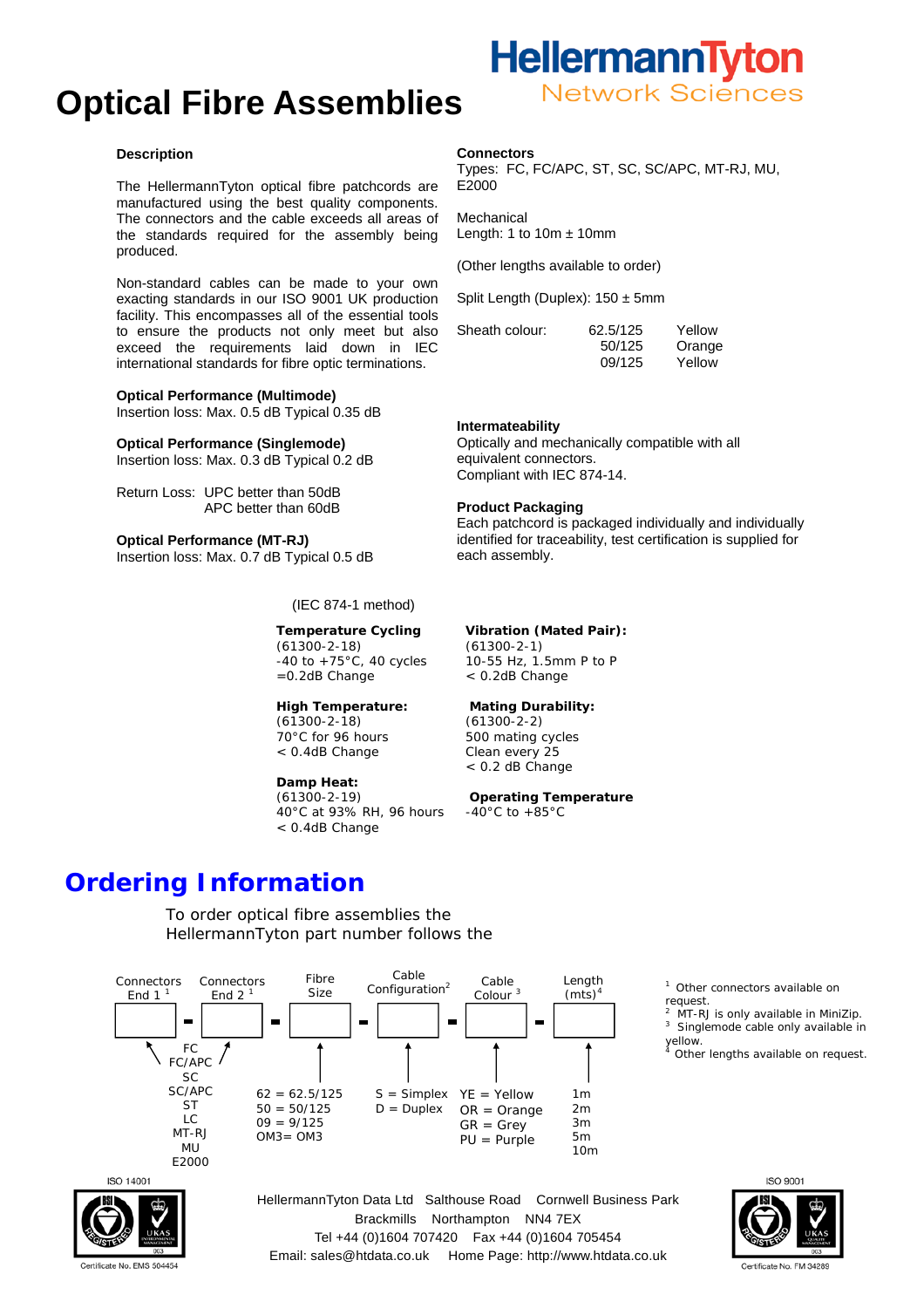### **Mode Conditioning Patch Cord HellermannTyton Network Sciences Optical Fibre Assemblies**

It is known that multimode optical fibre links that use laser based transmitters may be limited in bandwidth to values less than half those of the over-filled launch bandwidth.

The bandwidth is very low in the case of centre-launch condition. HellermannTyton Mode Conditioning Patchcords are specifically designed for launching your gigabit signal into conventional 62.5/125 (OM1) or 50/125 (OM2) fibre with very high bandwidth.

The Fibre Band mode conditioning patchcords can improve the transmission bandwidth by 3 to 4 times and also greatly reduce modal noise.



### **Typical Application**

Today's Gigabit ethernet switches use Vertical Cavity Surface Emitting Lasers (VCSEL) as the old technology LED emitters cannot produce the signals required for high bandwidth applications.

The new mode conditioning assemblies are designed for use in 62.5/125 (OM1) or 50/125 (OM2) multimode fibre optic cabling systems, where these assemblies allow long wavelength 1300nm signals to be transmitted over good quality fibre at distances of up to 550m.

The VCSEL devices used in gigabit ethernet applications are based on a singlemode launch condition and operate over both singlemode and multimode fibre. Differential mode delay (DMD) occurs when the transmitter device launches a singlemode laser signal into the centre of

the multimode fibre, resulting in the transmission of multiple

signals. Such signals confuse the receiver with resultant limitations on the operating bandwidth and especially the drive distances of gigabit ethernet.

The 62.5/125 fibre will typically only allow a distance of 220-270m for Gigabit Ethernet using lower cost lasers operating at the 850nm. SX wavelength and longer distance requirements have to be met by the use of 1300nm electronics in conjunction with a Mode-Conditioning launch lead. The FibreBand Mode Conditioning cable assembly eliminates differential mode delay by moving the singlemode launch to an offset position away from the centre of the fibre where the impurities are found.